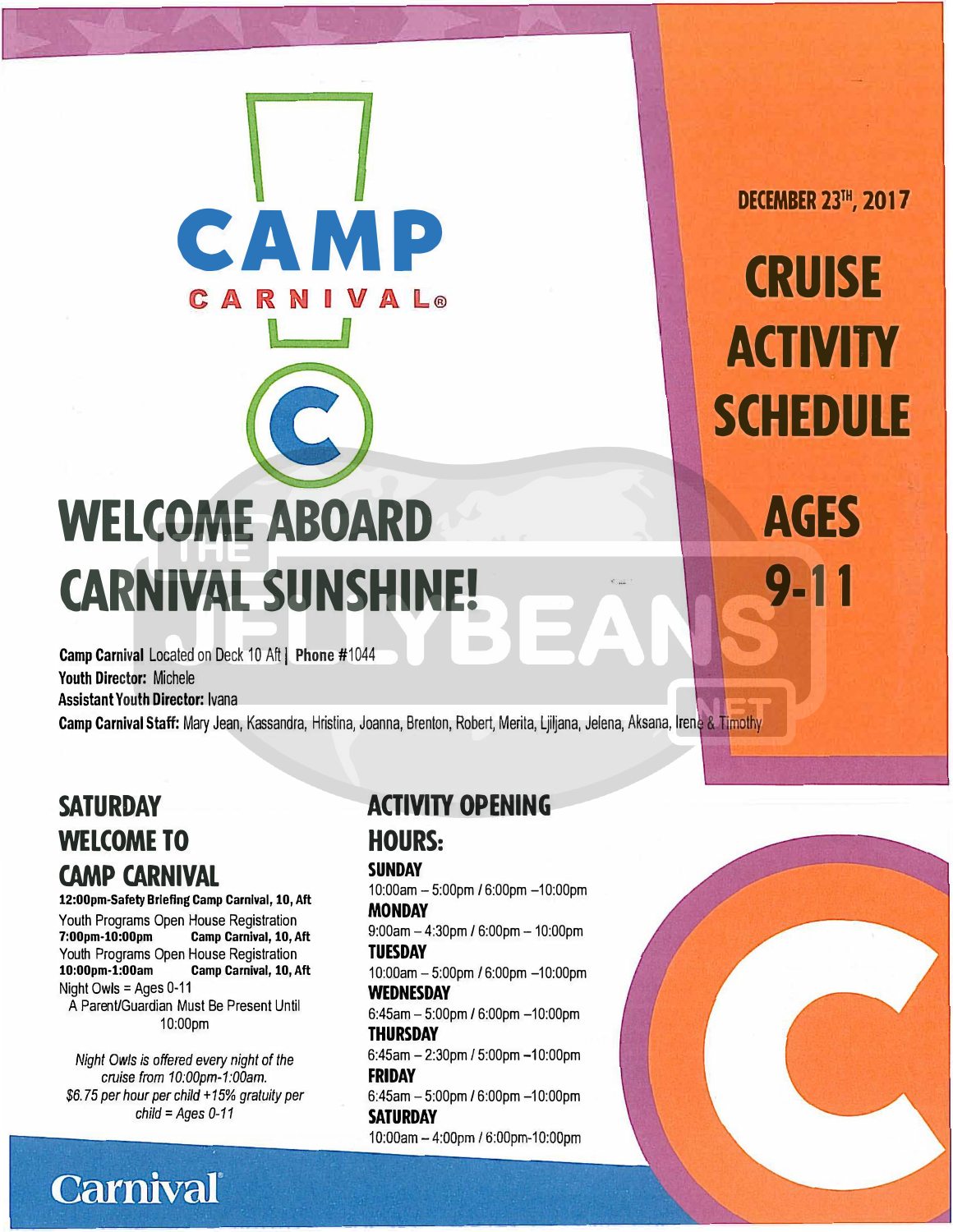## **SUNDAY FUN DAY AT SEA**

| 10:00am-10:30am                                                  | Circle "C"                          |
|------------------------------------------------------------------|-------------------------------------|
| Kid's Choice                                                     |                                     |
| 10:30am-11:00am                                                  | <b>Circle "C"</b>                   |
| Entertainment Programing - Holiday Show Rehearsal                |                                     |
| 11:00am-11:30am                                                  | Circle "C"                          |
| Entertainment Programing - Jackson the Illusionist               |                                     |
| 11:30am-12:30pm                                                  | Circle "C"                          |
| Arts & Crafts - Holliday Arts & Crafts                           |                                     |
| 12:30pm-1:00pm                                                   | Circle "C"                          |
| <b>Games - Circle Games</b>                                      |                                     |
| 1:00pm-2:00pm                                                    | <b>Camp Carnival</b>                |
| Games - Scavenger Hunt: People Bingo (Unsupervised)              |                                     |
| 2:00pm-3:00pm                                                    | <b>Camp Carnival</b>                |
| Arts & Crafts – Beads and Shells Creations                       |                                     |
| 3:00pm-5:00pm                                                    | <b>Camp Carnival</b>                |
| Kid's Choice (Ages 6-11)                                         |                                     |
| 5:00pm-6:00pm                                                    | <b>Camp Carnival</b>                |
| Family Program - Family Free Play (An adult must be Present)     |                                     |
| 6:00pm-7:00pm                                                    | <b>Camp Carnival</b>                |
| Kids Dinner (Ages 2-11)                                          |                                     |
| Menu: Plain Penne Pasta, Tomato Sauce, Meatballs, Mixed Veggies, |                                     |
| Dinner Rolls, Grapes & Cup Cakes for Dessert!                    |                                     |
| 7:00pm-8:00pm                                                    | Circle "C"                          |
| Active - Kid's Celebration (Ages 6-11)                           |                                     |
| 8:00pm-10:00pm                                                   | Circle "C"                          |
| Themed Evening Program: Rockstar Night                           |                                     |
| 10:00pm-1:00am                                                   | <b>Camp Carnival</b>                |
| $h$ light Quile = Agen 0.44 $\mu$ 0.75 usubsu                    | $-1.2 - 1.450$ / $-1.3 - 1.2 - 1.2$ |

Night Owls = Ages 0-11 *(\$6. 75 per hour per child+ 15% gratuity per child) Hey Kids! The fun doesn't stop just because it's nighttime! Our Night Owls' nights include video games, movies, board games. And just about everything in-between.* 

### **MONDAY 9:00AM-4:30PM WELCOME TO GRAND TURK**

| 9:00am-9:30am                                                  | <b>Camp Carnival</b>        |
|----------------------------------------------------------------|-----------------------------|
| All Aboard Camp Opening                                        |                             |
| 9:30pm-10:00pm                                                 | <b>Camp Carnival</b>        |
| Games - Who Am   & Zip/Zap                                     |                             |
| 10:00am-11:00pm                                                | <b>Camp Carnival</b>        |
| Arts & Crafts - Sun Catchers & Whale Banks                     |                             |
| 11:00pm-11:50pm                                                | <b>Camp Carnival</b>        |
| Active - Giant Cup Stack Races, Hula Challenge & Balloon Stomp |                             |
| 12:00pm-12:50pm                                                | <b>Lido Deck Restaurant</b> |
| Kids Lunch (Ages 2-11)                                         |                             |
|                                                                |                             |

| 1:00pm-4:30pm                                                               | <b>Camp Carnival</b> |
|-----------------------------------------------------------------------------|----------------------|
| Kid's Choice (Ages 0-11)                                                    |                      |
| Activity may include facepaint                                              |                      |
| 4:45pm-Prompt!                                                              | <b>Liquid Lounge</b> |
| Meet for Holiday Show                                                       |                      |
| (An Adult needs to be present - No signing in/out)                          |                      |
| Participants meet in the Liquid Lounge                                      |                      |
| 6:00pm-7:00pm                                                               | <b>Camp Carnival</b> |
| Kids Dinner (Ages 2-11)                                                     |                      |
| Menu: Cheese Quesadillas, Chicken & Cheese Quesadillas, Broccoli,           |                      |
| White Rice, Apple Slices & Sugar Cookies for Dessert!                       |                      |
| 7:00pm-8:00pm                                                               | Club <sub>02</sub>   |
| Grinch - Mas Holiday Party (Ages 6-11)                                      |                      |
| 8:00pm-10:00pm                                                              | Club <sub>02</sub>   |
| <b>Themed Evening Program: Color Wars</b>                                   |                      |
| 10:00pm-1:00am                                                              | <b>Camp Carnival</b> |
| Night Owls = Ages 0-11 (\$6.75 per hour per child + 15% gratuity per child) |                      |
| Hey Kids! The fun doesn't stop just because it's nighttime! Our Night       |                      |
| Owls' nights include video games, movies, board games. And just about       |                      |
| everything in-between.                                                      |                      |

计算机 化三氯化物

| <b>TUESDAY</b>                                                       |                             |
|----------------------------------------------------------------------|-----------------------------|
| <b>FUN DAY AT SEA</b>                                                |                             |
| 10:00am-10:30am                                                      | Circle "C"                  |
|                                                                      |                             |
| Kid's Choice<br>$10:30$ am-11:00am                                   | Circle "C"                  |
|                                                                      |                             |
| All Aboard Camp Opening                                              |                             |
| 11:00am-12:00pm                                                      | Circle "C"                  |
| Active – Elephant Soccer, Clap & Catch & Fireball                    |                             |
| 12:00am-1:00pm                                                       | <b>Camp Carnival</b>        |
| Games - Scavenger Hunt: Find Someone Who (Unsupervised)              |                             |
| 1:00pm-1:30pm                                                        | <b>Camp Carnival</b>        |
| Games - Black Magic & Indian Chief and more!                         |                             |
| 1:30pm-3:30pm                                                        | <b>Camp Carnival</b>        |
| <b>Kid's Choice</b>                                                  |                             |
| 2:00pm                                                               | <b>Starts @ Ocean Plaza</b> |
| Seuss-a-palooza™ Parade (An adult must be present)                   |                             |
| 2:15 <sub>pm</sub>                                                   | Liquid Lounge               |
| Seuss-a-palooza™ Story Time (An adult must be present)               |                             |
| Join your favorite Dr. Seuss characters for a whimsical parade and   |                             |
| memorable story reading of Dr. Seuss's beloved book, "Horton Hears A |                             |
| Who," hosted by your Cruise Director with character appearances and  |                             |
| audience participation. Adult supervision required for both events.  |                             |
| 3:30pm-4:30pm                                                        | <b>Camp Carnival</b>        |
| Games - Pathfinders, Twister challenge & more!                       |                             |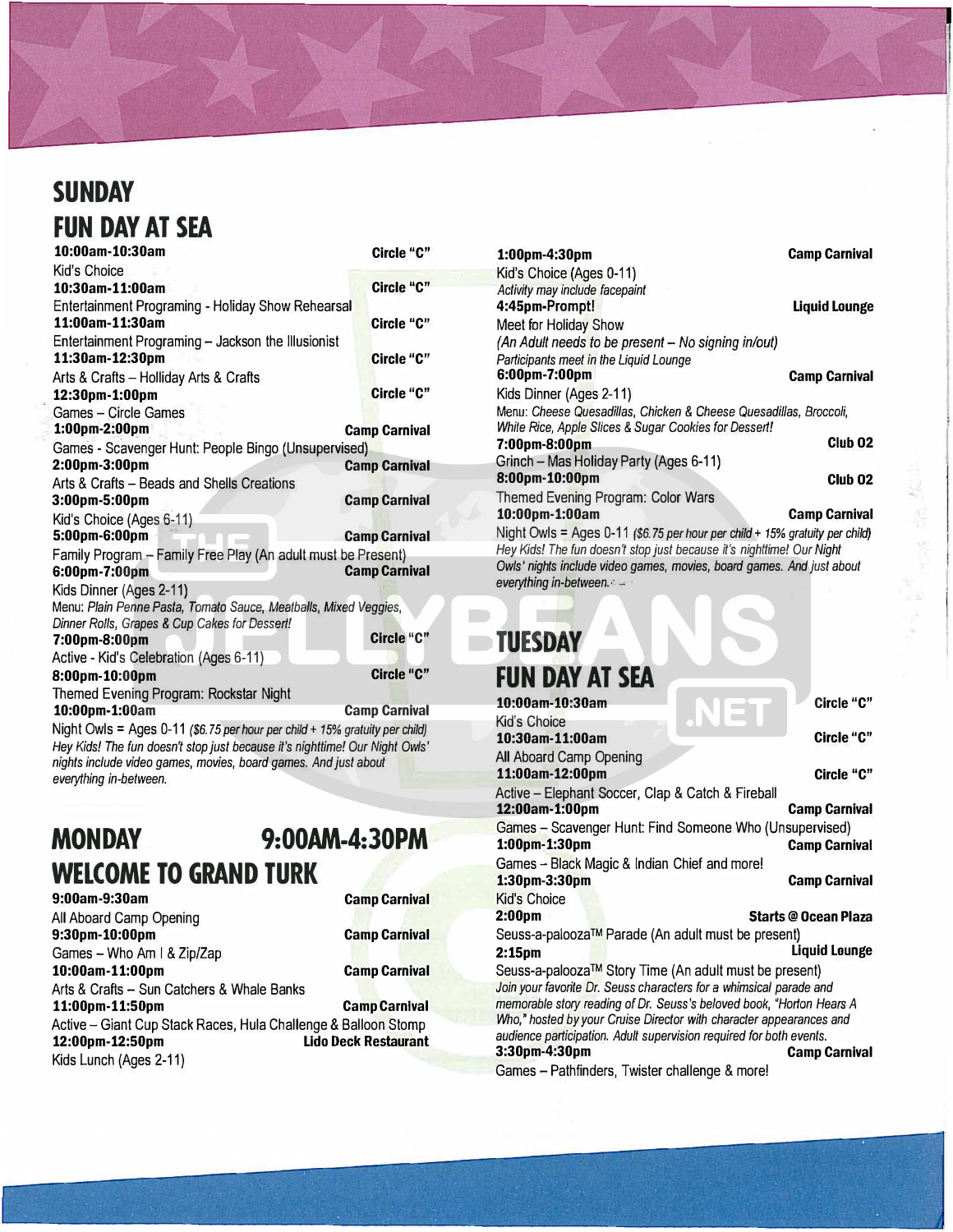| 4:30pm-5:00pm                                                     | <b>Camp Carnival</b> |
|-------------------------------------------------------------------|----------------------|
| Games - Yes/No Game                                               |                      |
| 5:00pm-6:00pm                                                     | <b>Camp Carnival</b> |
| Family Program - Family Free Play (An adult must be Present)      |                      |
| 6:00pm-7:00pm                                                     | <b>Camp Carnival</b> |
| Kids Dinner (Ages 2-11)                                           |                      |
| Menu: Chicken Nuggets, Macaroni & Cheese, Kernel Corn, Tator Tots |                      |
| Dessert: Watermelon & Chocolate Chip Cookies                      |                      |
| 7:00pm-7:30pm                                                     | Club <sub>02</sub>   |
| All Aboard Camp Opening                                           |                      |
| 7:30pm-8:00pm                                                     | Club <sub>02</sub>   |
| Kid's Choice                                                      |                      |
| 8:00pm-10:00pm                                                    | Club <sub>02</sub>   |
| Themed Evening Program: Sports                                    |                      |
| 10:00pm-1:00am                                                    | <b>Camp Carnival</b> |

[ : ' : : : : : : **<sup>11</sup>**

Night Owls= Ages 0-11 *(\$6. 75 per hour per child+ 15% gratuity per child)*  Hey Kids! The fun doesn't stop just because it's nighttime! Our Night Owls' *nights include video games, movies, board games. And just about everything in-between* 

## **WEDNESDAY 7:00AM-4:30PM WELCOME TO ST. KITTS**

| 6:45am-11:50pm                                                              | <b>Camp Carnival</b> |
|-----------------------------------------------------------------------------|----------------------|
| Kid's Choice (Ages 0-11)                                                    |                      |
| Activity may include facepaint                                              |                      |
| 12:00pm-12:50pm                                                             | Lido Deck Restaurant |
| Kids Lunch (Ages 2-11)                                                      |                      |
| 1:00pm-2:00pm                                                               | <b>Camp Carnival</b> |
| Kid's Choice (Ages 2-11)                                                    |                      |
| Activity may include facepaint                                              |                      |
| 2:00pm-2:30pm                                                               | <b>Camp Carnival</b> |
| All Aboard Camp Opening                                                     |                      |
| 2:30pm-4:00pm                                                               | <b>Camp Carnival</b> |
| Arts & Crafts - Spin Art                                                    |                      |
| 4:00pm-5:00pm                                                               | <b>Camp Carnival</b> |
| Games - Sea Creature Limbo, Wonderball & more!                              |                      |
| 5:00pm-6:00pm                                                               | <b>Camp Carnival</b> |
| Family Program - Family Free Play (An adult must be Present)                |                      |
| 6:00pm-7:00pm                                                               | <b>Camp Carnival</b> |
| Kids Dinner (Ages 2-11)                                                     |                      |
| Menu: Grilled Cheese & Turkey Sandwich Or Grill Cheese Sandwiches, Raw      |                      |
| Carrots With Ranch Dressing, Fried Mozzarella, Potato Wedges.               |                      |
| Dessert: Orange Slices & Churro With Vanilla Sauce                          |                      |
| 7:00pm-7:30pm                                                               | <b>Camp Carnival</b> |
| All Aboard Camp Opening                                                     |                      |
| 7:30pm-8:00pm                                                               | <b>Camp Carnival</b> |
| Kid's Choice                                                                |                      |
| 8:00pm-10:00pm                                                              | <b>Camp Carnival</b> |
| Movie: Cruiser's Choice                                                     |                      |
| 10:00pm-1:00am                                                              | <b>Camp Carnival</b> |
| Night Owls = Ages 0-11 (\$6.75 per hour per child + 15% gratuity per child) |                      |
|                                                                             |                      |

#### **THURSDAY 7 :00AM-2:30PM WELCOME TO SAN JUAN 6:45am-11:50am Camp Carnival**

•

| v. TJalii 11. Juuli                                                         | <b>Vallip Vallival</b> |
|-----------------------------------------------------------------------------|------------------------|
| Kid's Choice (Ages 0-11)                                                    |                        |
| Activity may include facepaint                                              |                        |
| 12:00pm-12:50pm                                                             | Lido Deck Restaurant   |
| Kids Lunch (Ages 2-11)                                                      |                        |
| 1:00pm-2:30pm                                                               | <b>Camp Carnival</b>   |
| Kid's Choice (Ages 2-11)                                                    |                        |
| Activity may include facepaint                                              |                        |
| 3:00pm-4:00pm                                                               | Ocean Plaza            |
| Build-A-Bear Workshop® at Sea Party                                         |                        |
| Your new furry friend is waiting at the most fun, fuzzy party ever on the   |                        |
| sea! Join your Cruise Director for music, games and bring your new fuzzy    |                        |
| friend to life! (Fees Apply) - An Adult must be present                     |                        |
| 5:00pm-5:50pm                                                               | <b>Camp Carnival</b>   |
| Kid's Choice                                                                |                        |
| 6:00pm-7:00pm                                                               | <b>Camp Carnival</b>   |
| Kids Dinner (Ages 2-11)                                                     |                        |
| Menu: Cheese & Pepperoni Pizza, French Fries, & Apple Slices & Red          |                        |
| Jell-O for Dessert!                                                         |                        |
| 7:00pm-7:30pm                                                               | Club <sub>02</sub>     |
| All Aboard Camp Opening                                                     |                        |
| 7:30pm-8:00pm                                                               | Club <sub>02</sub>     |
| <b>Kids Choice</b>                                                          |                        |
| 8:00pm-10:00pm<br>$\mathcal{L}_{\text{max}}$                                | Club <sub>02</sub>     |
| Themed Evening: Giant Game Night                                            |                        |
| 10:00pm-1:00am                                                              | <b>Camp Carnival</b>   |
| Night Owls = Ages 0-11 (\$6.75 per hour per child + 15% gratuity per child) |                        |
|                                                                             |                        |

### **FRIDAY 7:00AM-2:30PM**

**WELCOME TO AMBER COVE 6:45am-11:50am Camp Carnival**  Kid's Choice (Ages 0-11) *Activity may include facepaint*  **12:00pm-12:SOpm Lido Deck Restaurant**  Kids Lunch (Ages 2-11) **1:00pm-2:00pm Camp Carnival**  Kid's Choice (Ages 2-11) *Activity may include facepaint*  **2:0Dpm-2:30pm Camp Carnival**  All Aboard Camp Opening **2:3Dam-3:30pm Camp Carnival**  Arts & Crafts - Sand Art **3:30pm-5:00pm Camp Carnival** Games - Activity may include: Charades, Poison Frog more!<br>5:00pm-6:00pm **5:00pm-6:00pm** Family Program - Family Free Play (An adult must be Present) **Camp Carnival** Family Program - Glitter Tattoos *An adult must be Present* - *Fees apply*